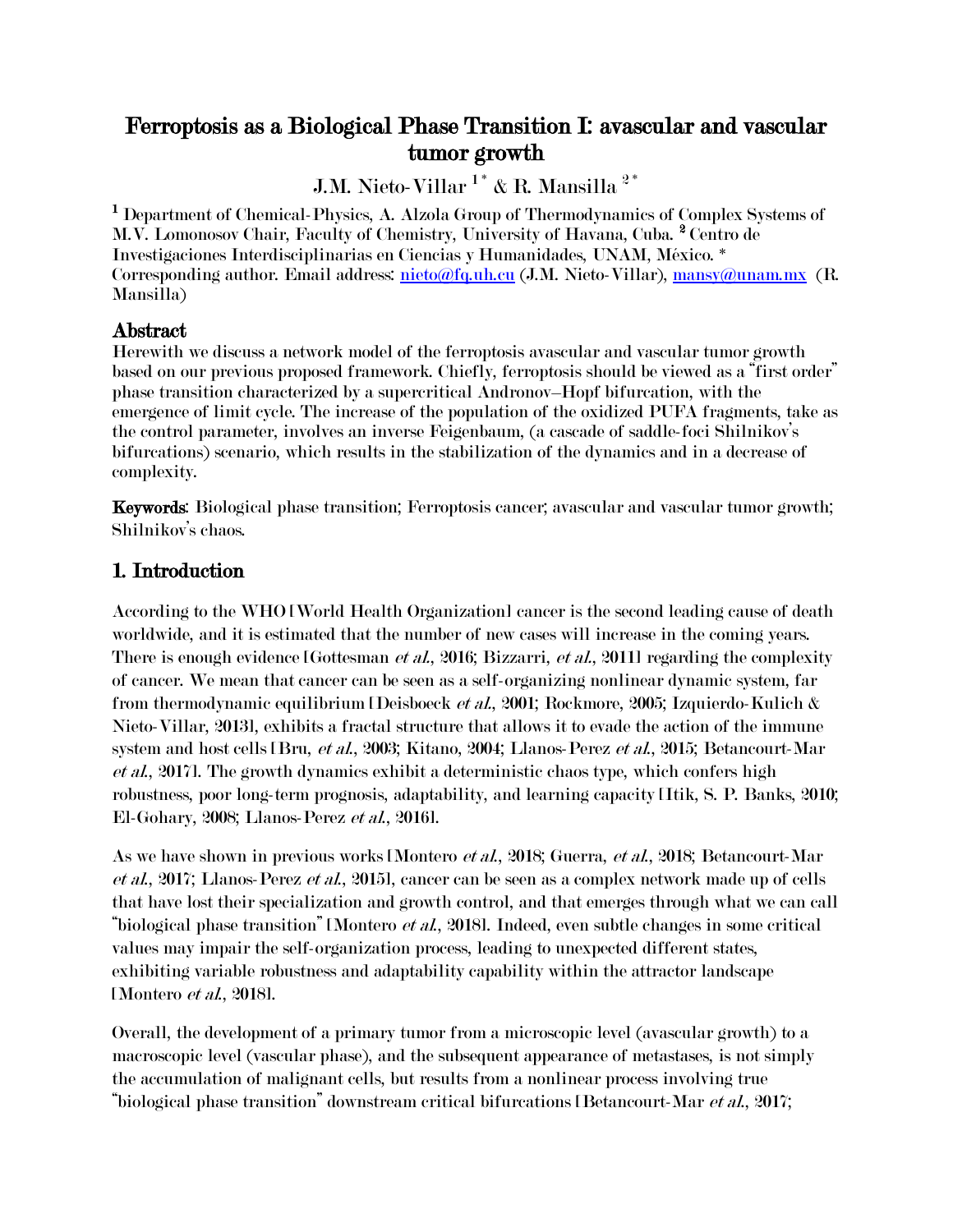Martin, et al., 2017]. This dynamical behavior leads to self-organization away from thermodynamic equilibrium, providing the system with a high degree of robustness, complexity, and hierarchy [Montero *et al.*, 2018], which, in turn, enacts the creation of new information and learning ability.

Many of the cancer therapies such as chemotherapy and radiotherapy are not specific, they have marked side effects. As a fact, it is well known that only 60% of different types of cancers can be healed through with the conventional therapies, they are also accompanied by undesirable side effects [Schulz, 2005].

Ferroptosis is a type of iron-dependent programmed cell death, characterized by the accumulation of free radicals and reactive oxygen species (ROS), such as, lipid peroxides, radical superoxide, hydroxyl radical, hydrogen peroxide and so on; and is genetically and biochemically distinct from other forms of regulated cell death such as apoptosis [Dixon *et al.*, 2012].

Three essential hallmarks define ferroptosis [Dixon & Stockwell, 2019], namely: The loss of lipid peroxide repair capacity by the phospholipid hydroperoxidase GPX4, the availability of redoxactive iron and oxidation of polyunsaturated fatty acid (PUFA) containing phospholipids.

An open question is whether any type of lethal lipid peroxidation is classified as ferroptosis or whether only certain types of lethal lipid peroxidation should be termed ferroptosis [Feng  $\&$ Stockwell, 2018]. In fact, the way lipid peroxidation leads to ferroptosis remains an unsolved mystery [Feng & Stockwell, 2018]. On one hand, exist the evidence that ferroptosis processes are associate to the pathogenesis of several degenerative diseases such as, cardiovascular disorders, cancer, atherosclerosis, diabetes, Alzheimer dementia (SDAT), just to mention the most relevant [Hong-fa Yan et al., 2021; Ames et al., 1993]. It leads to progressive loss of physiological integrity, leading to impaired function and increased vulnerability to death [Stockwell, *et al.*, 2017; Liochev, 2013; Harman, 2006].

On the other hand, numerous studies have demonstrated the effectiveness of cancer-killing by inducing ferroptosis, which is mainly accomplished by elevating the intracellular ROS levels and inactivating the activity of GPX4 [Shen, et al., 2018; Shimada, et al., 2016; Kim, et al., 2016].

To the best of our knowledge, only a few models related to ferroptois have been reported [Kagan, et al., 2017; Agmon, et al., 2018; Konstorum, 2020]. Kagan et al. [Kagan, et al., 2017] developing a continuum model for ferroptosis with a focus on biochemical cascades. While that model provides an excellent synthesis of specific processes involved, it excludes contributions of the lipid peroxidation processes involved in ferroptosis. Agmon et al. [Agmon, et al., 2018] performed molecular dynamics simulations of membranes with compositions relevant to ferroptotic sensitivity, and showed how the biophysical properties of membranes are altered under ferroptotic-competent lipid compositions. Most recently, Konstorum [Konstorum, 2020] has develop a multistate discrete modeling approach to emphasize qualitative properties of signaling cascades relevant to ferroptosis. The discrete modeling approach allows to explore the relative importance of different drivers of ferroptosis using a wider range of data than would be available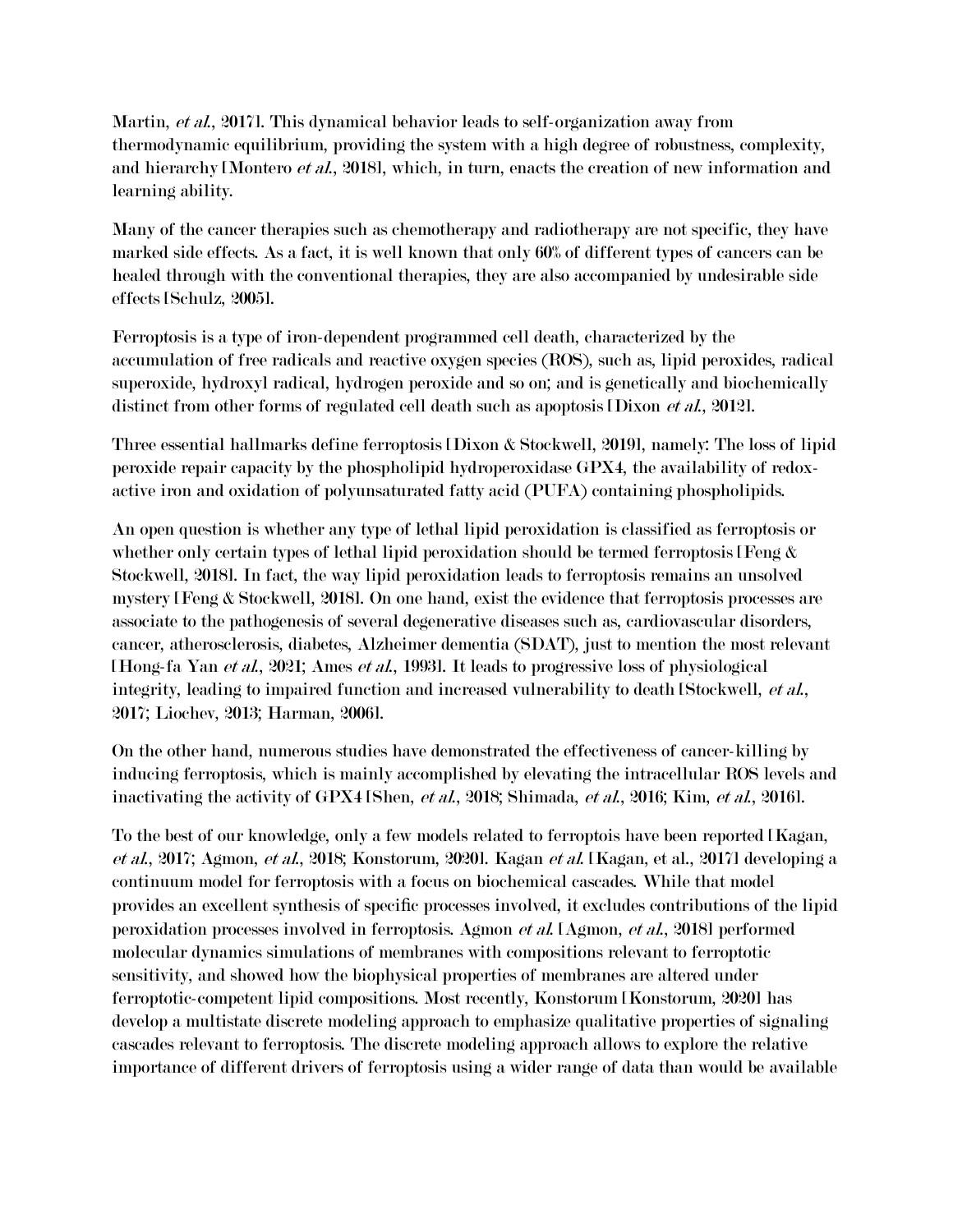for a detailed kinetic model of the system. As far as the authors know, there is no model that connects the lipid peroxidation processes involved in ferroptosis with the growth of cancer cells.

The main goal of the present work is establishing a heuristic model that connects lipid peroxidation, the evolution of the carcinogenic cells in the avascular and vascular phases [Roose, *et al.*, 2007] and the ferroptosis process. The model contains three populations species:  $r(t)$ -lipid peroxides,  $x(t)$  -avascular tumor cells and  $y(t)$  -vascular tumor cells. The manuscript is organized as follows: in Section 2 we propose a network model for the ferroptosis avascular and vascular tumor growth. Section 3 focuses into the analysis of the mathematical model derived from the mechanism previously proposed, including quantitative simulations and stability analyze. The development of a thermodynamic framework based on the entropy production rate is presented in Section 4. Finally, some concluding remarks are presented.

### 2. A network model of the ferroptosis

There is enough evidence and consensus in the literature related to ferroptosis-mediated anticancer effects [Wang, et al., 2019; Dierge et al., 2021; Hassannia, et al., 2019]. However, the mechanisms underlying each step of this complex process remains unclear [Xu, *et al.*, 2019; Agmon, et al., 2018; Feng & Stockwell, 2018]. Fig. 1 shows the network structure of the model proposed by us, where a connection is established between lipid peroxidation, the evolution of cancer in the avascular and vascular phases, respectively, and the ferroptosis processes.



Fig. 1 The network model of ferroptosis avascular and vascular tumor growth.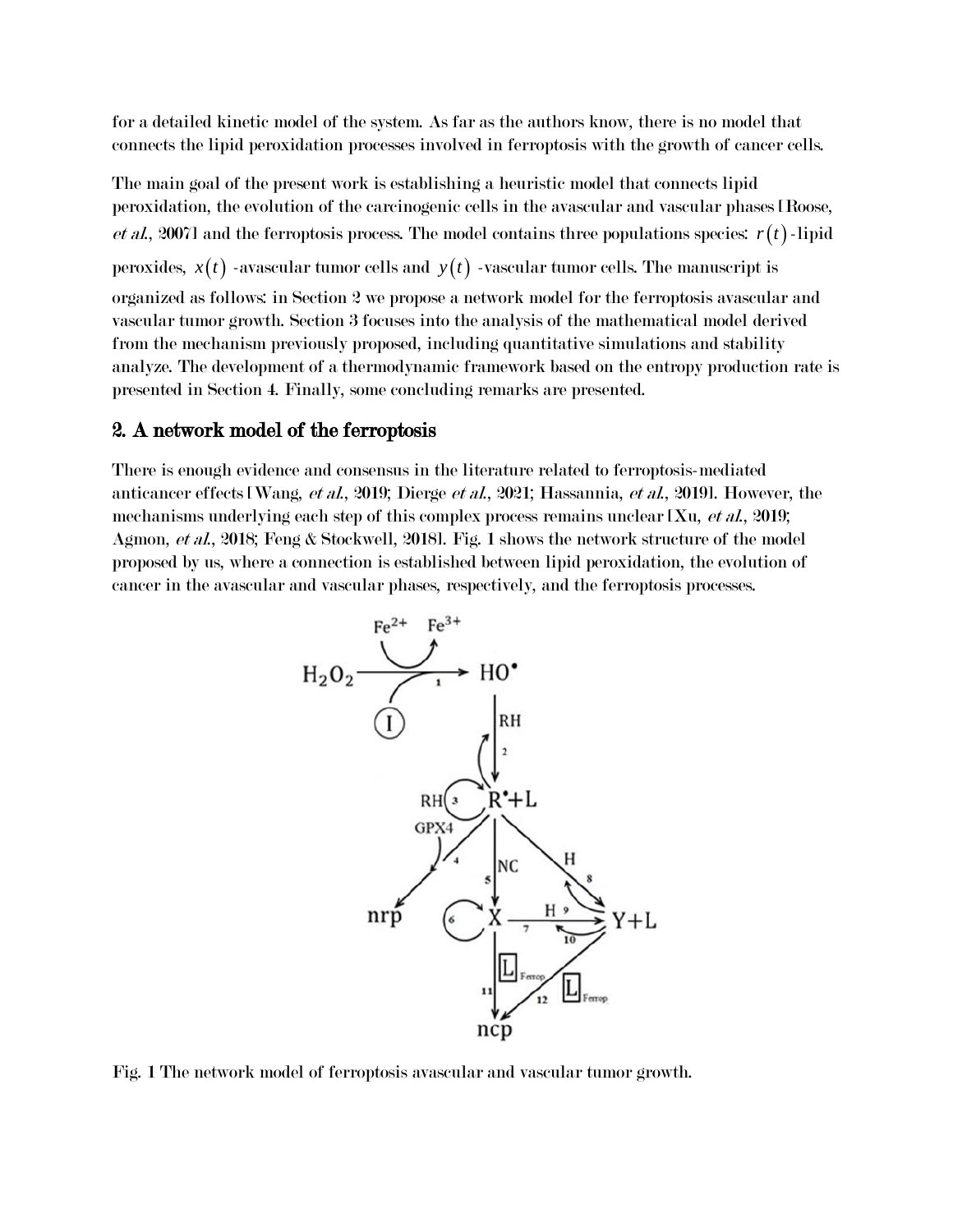In the network model, the symbol I represents the ferroptosis-inducing agents, such as iron-based nanomaterials, for example ferumoxytol, amorphous iron nanoparticles iron-organic frameworks, ionizing radiation-induced, and so on [Wang, et al., 2019; Zhang, et al., 2020];  $H_{2}O_{2}$  is a hydrogen peroxide;  $HO^{\ast}$  are the hydroxyl radicals; RH represents the polyunsaturated fatty acids (PUFAs); NC are the population of normal cells exposed to the pro-carcinogenic stimulus; H the population of the host cells in the surrounding environment [Brú, et al., 2003], comprising exclusively epithelial cells; GPX4 glutathione peroxidase 4; L represents the population of the oxidized PUFAs fragments [Agmon, et al., 2018].

In this sense, we conjecture that L encourages the ferroptosis of cancer cells. For this reason we take  $\left[\mathrm{L}\right]_{\mathrm{CP}}$  as the control parameter (CP).

Variables species: *r*, *x*, *y* represent:  $r(t)$  the population of lipid peroxides species,  $x(t)$ ,  $y(t)$ the population of tumor cells in the avascular and vascular state, respectively.. Finally, *nrp* and ncp represents a non-radical products and non-cancerous products respectively.

Step 1 is associated with the Fenton reaction [Cheng & Li, 2007], step 2 is related to formation of the Lipid peroxides [Bebber, 2020], step 3 is the propagate lipid peroxidation chain reactions [Spiteller & Afzal, 2014], step 4 is the primary cellular mechanism of protection against reactive oxygen species (ROS), which is mediated by glutathione peroxidase 4 (GPX4) IDreger, et al., 2009], steps 5, 6 and 7, 10 are related to the process of mitosis and apoptosis of the proliferating tumor cells respectively; steps 8 and 9 correspond to the action of the host H [Brú, et al., 2003], finally, steps 11 and 12 are related to the ferroptosis avascular and vascular tumor growth.

The constants and concentration of species for the model proposed (see Fig. 1) were chosen empirically, dimensionless and trying to have a greater generality and simplicity as possible, so we have:  $k_1 = 1$ ,  $k_2 = 4$ ,  $k_3 = 2$ ,  $k_4 = 0.1$ ,  $k_5 = 0.5$ ,  $k_6 = 4$ ,  $k_7 = 0.1$ ,  $k_8 = 1$ ,  $k_9 = 0.5$ ,  $k_{10} = 0.001, \ \ k_{11} = k_{12} = 1. \ [RH] = 5, [\text{GPX4}] = 0.01, [H] = 3, [\text{HO}^*] = 0.001, [\text{NC}] = 1,$  $[L]_{cp} = [4 - 0.3].$ 

#### 3. Mathematical model, stability analysis and numerical simulations

Mathematical models represent a suitable way for formalizing the knowledge of living systems obtained through a Systems Biology approach [Montero et al., 2018]. Mathematical modeling of tumor growth makes possible the description of its most important regularities and it is useful in providing effective guidelines for cancer therapy, drug development, and clinical decisionmaking [Preziosi, 2003; Araujo & McElwain, 2004; Bellomo, et al., 2008].

Although the role of the ferroptosis-mediated anticancer effects is well documented in literature, [Dierge *et al.*, 2021] there are just few reports dealing with the ferroptois dynamics [Kagan, *et al.*, 2017; Agmon, et al., 2018; Konstorum, 2020]. Indeed, most of the computational dynamic of ferroptois focus on the genetic and biophysical changes associated.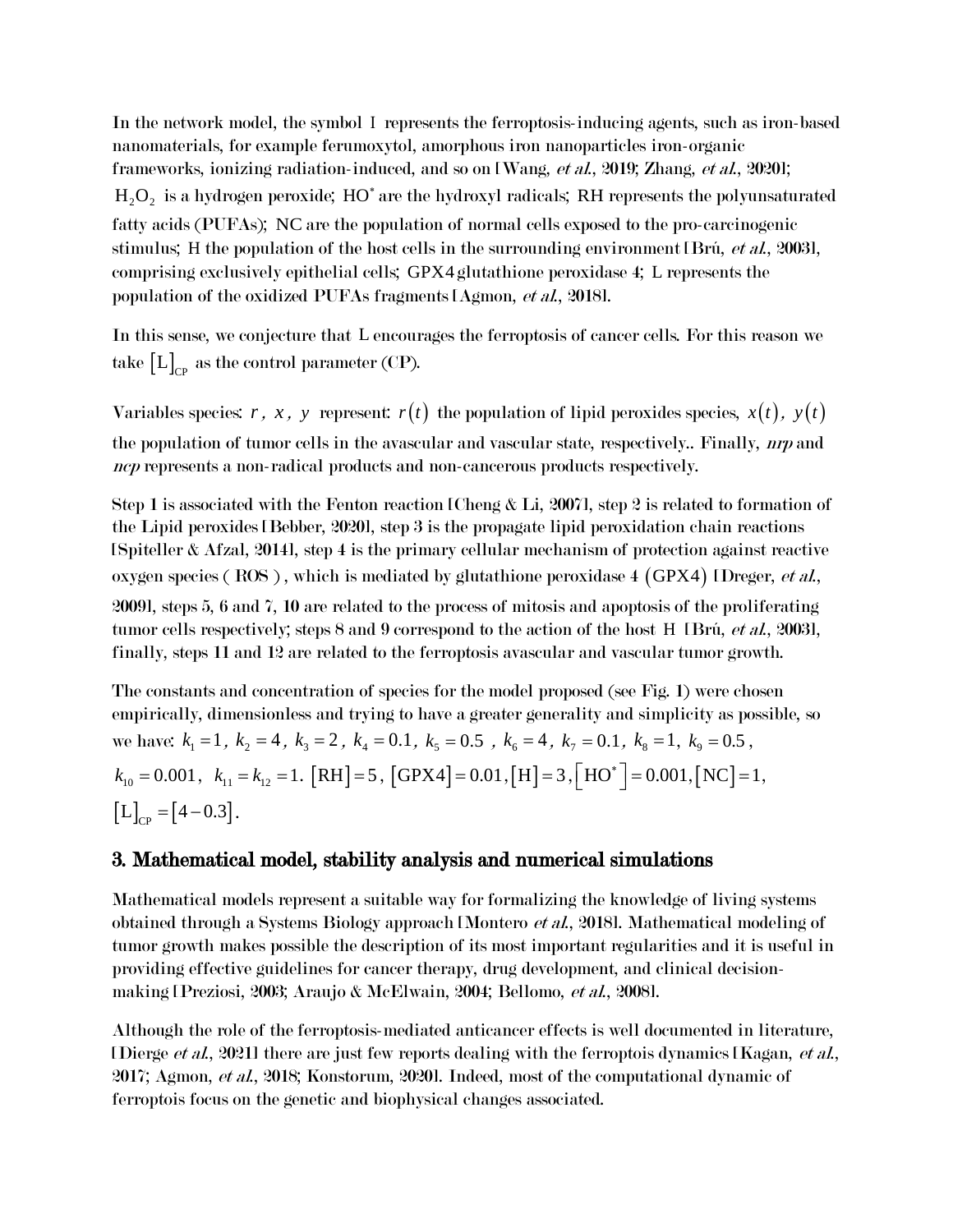The network model we propose (Fig. 1) is a qualitative representation of the ferroptosis avascular and vascular tumor growth, based on the experimental evidences already available. In agreement with that model (Fig. 1) and the law of mass action governing chemical kinetics, a system of ordinary differential equations ODEs (1) was obtained, which describes the ferroptosis avascular and vascular tumor growth:

$$
\frac{dr}{dt} = (a_1 - a_2y + a_3)r - (a_4 + a_5)r^2
$$
\n
$$
\frac{dx}{dt} = a_6r^2 + (k_6 - k_{11}L)x - 2k_7x^2 - a_7xy + k_{10}y^2
$$
\n
$$
\frac{dy}{dt} = -k_{12}Ly + k_7x^2 + a_7xy - 2k_{10}y^2
$$
\n(3.1)

where,

$$
dt
$$
  
where,  

$$
a_1 = k_3 (RH), a_2 = k_8 (H), a_3 = k_2 (RH) (HO^*), a_4 = 2k_5 (NC), a_5 = 2k_4 (GPX4),
$$
  

$$
a_6 = k_5 (NC), a_7 = k_9 (H).
$$

Fixed points, stability analysis and bifurcations were calculated using the standard procedure [Andronov & Khaikin, 1949; Anishchenko, et al., 2003; Kuznetsov, 2013]. The control parameter (CP) were represented the population of the oxidized PUFA fragments  $[L]_{\rm CP}$  [Agmon, *et al.*, 2018] . Sensitivity analysis were done [Varma & Morbidelli, 2005] and quantitative investigation of the behavior of the output variables as the parameters of the system change.

The Lyapunov exponents were calculated using the Wolf algorithm in Fortran language [Wolf, et al., 1985]. Lyapunov dimension  $D_{\rm L}$  , Eq. (2) also known as Kaplan–Yorke dimension [Frederickson, *et al.*, 1983], was evaluated across the spectrum of Lyapunov exponents  $\lambda_j$  as:

$$
D_{\mathcal{L}} = j + \frac{\sum_{i=1}^{j} \lambda_i}{|\lambda_{j+1}|} \tag{3.2}
$$

where *j* is the largest integer number for which  $\lambda_1 + \lambda_2 + ... + \lambda_j \ge 0$ .

For simulation the network model, COPASI v.4.22.170 software was used. However, numerical integration was performed on the system of ODEs Eq. (3.1) through implementation of Gear algorithm for stiff equations, in Fortran with double precision and tolerance of  $10^{-8}$  [Gear, 1968]. In Table 1 we show the dynamical behavior of the proposed ODEs (3.1) for different values of the control parameter  $\left[\mathrm{L}\right]_{\mathrm{CP}}$ .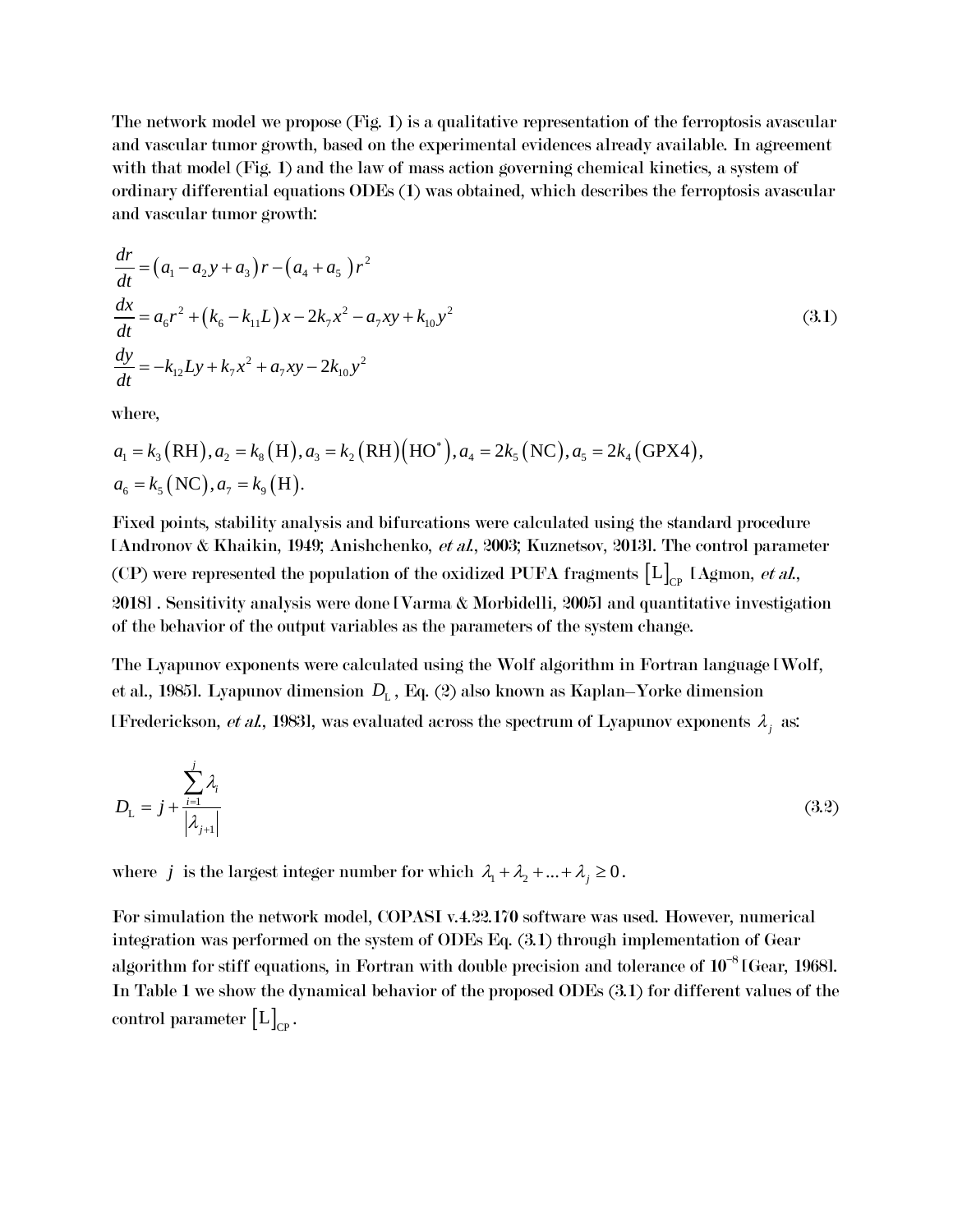| L                                          | Eigenvalues of the<br>Jacobian matrix $\mathcal{E}_i$                       | Lyapunov exponents<br>$\lambda_i$                                        | Lyapunov dimension<br>$D_{\rm L}$ |
|--------------------------------------------|-----------------------------------------------------------------------------|--------------------------------------------------------------------------|-----------------------------------|
| $\overline{4}$<br>$SS_{S}$<br>stable focus | $\mathcal{E}_{1,2}$ = -0.158 $\pm$ 5.37 <i>i</i> ,<br>$\epsilon_3 = -8.050$ | $\lambda_1 = -0.157$ ,<br>$\lambda_2 = -0.159$ ,<br>$\lambda_3 = -8.048$ | $\overline{0}$                    |
| 3<br>Limit cycle                           | $\mathcal{E}_{1,2}$ = 0.083 $\pm$ 4.80 <i>i</i> ,<br>$\epsilon_3 = -6.719$  | $\lambda_1 = 0.00,$<br>$\lambda_2 = -0.15$ ,<br>$\lambda_3 = -6.626$     | 1                                 |
| 0.57<br>$P2$ (2-period)                    | $\mathcal{E}_{1,2}$ = 0.273 $\pm$ 2.29 <i>i</i> ,<br>$\epsilon_3 = -2.761$  | $\lambda_1 = 0.00,$<br>$\lambda_2 = 0.00$ ,<br>$\lambda_3 = -1.957$      | $\overline{2}$                    |
| 0.42<br>$P4$ (4-period)                    | $\mathcal{E}_{1,2}$ =0.249 ± 2.01 <i>i</i> ,<br>$\epsilon_3 = -2.439$       | $\lambda_1 = 0.00,$<br>$\lambda_2 = 0.00$ ,<br>$\lambda_3 = -1.718$      | $\overline{2}$                    |
| 0.3<br>Shilnikov's chaos                   | $\mathcal{E}_{1.2}$ = 0.220 $\pm$ 1.73 <i>i</i> ,<br>$\epsilon_3 = -2.156$  | $\lambda_1 = 0.044$ ,<br>$\lambda_2 = 0.00,$<br>$\lambda_3 = -1.587$     | 2.102                             |

Table 1. Stability, and complexity for the system of ODEs (3.1) for different values of the control parameter  $[L]_{\text{CP}} = [4-0.3]$ .

In Fig. 2, the dynamic behavior of the network model is shown. It is observed as for low values of the control parameter  $(L=0.3)$ , the tumor cells exhibit "apparently random behavior" (remnant of Shilnikov's chaos), (see Table 1) [Shilnikov, *et al.*, 2001] (Fig. 2 A, B, C) with a predominance of the population of vascular tumor cells  $y(t)$  (green). This behavior has important biological implications. On the one hand, the high sensitivity of the system to initial conditions makes unfeasible long-term predictions, i.e. the end forecasts are improbable (poor prognosis). Furthermore, the system displays a high degree of complexity [Betancourt-Mar & Nieto-Villar, 2007; Kitano, 2003]. This implies cancer cells are resilient in respect to pharmacological treatment, thus leading to a low response rate [Kim, et al., 2015].

As can be seen (see Fig. 2D) the increase of the population of the oxidized PUFA fragments, take as the control parameter *L* , produces an inverse Feigenbaum, (a cascade of saddle-foci Shilnikov's bifurcations) scenario, which results in the stabilization of the dynamics and in a decrease complexity of the system.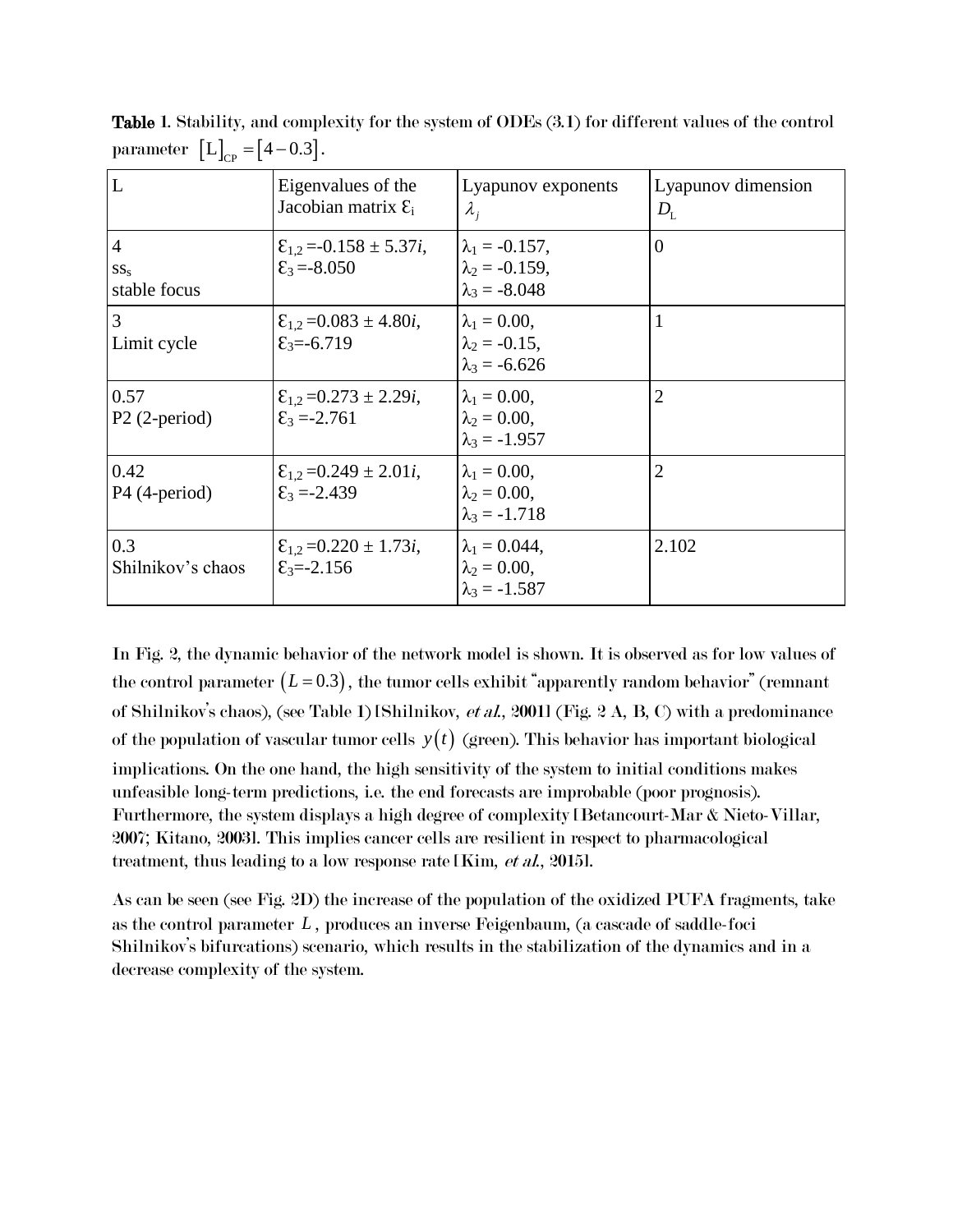

Fig. 2 Ferroptosis tumor growth dynamics for the proposed model (3.1), the control parameter values  $(L=0.3)$ : the population of lipid peroxides species  $r$  (red) and y (green) are the population vascular tumor cells; A. time series; B. Iterated unimodal map obtained from plotting successive local maxima of the time dynamics of vascular *y* (green) tumor cells; C. Chaotic attractor; **D.** Bifurcation diagram obtained from  $r_{\text{max}}$  showing the period-halving (i.e. inverse Feigenbaum) scenario occurring as the inactivation of the population of the oxidized PUFA fragments *L* by tumor cells decreases. (For interpretation of the references to color in this figure legend, the reader is referred to the web version of this article).

As matter of the fact, at the critical point  $L = 3.383$ , a supercritical Andronov–Hopf bifurcation takes place (Kuznetsov), and at  $L = 4$ , giving rise to a stationary state. Furthermore, the sensitivity analysis of the model showed that the fundamental processes in decreasing order of their importance in the steady state  $(L=4, ss_s)$  are the following: 3, 12, 11, 8 and 9. This shows how the propagation process of peroxidation lipid (3) and ferroptosis in avascular and vascular growth (12,11) have a pivotal position in our model.

Figure 3 shows the dynamic behavior for different values of the control parameter *L* .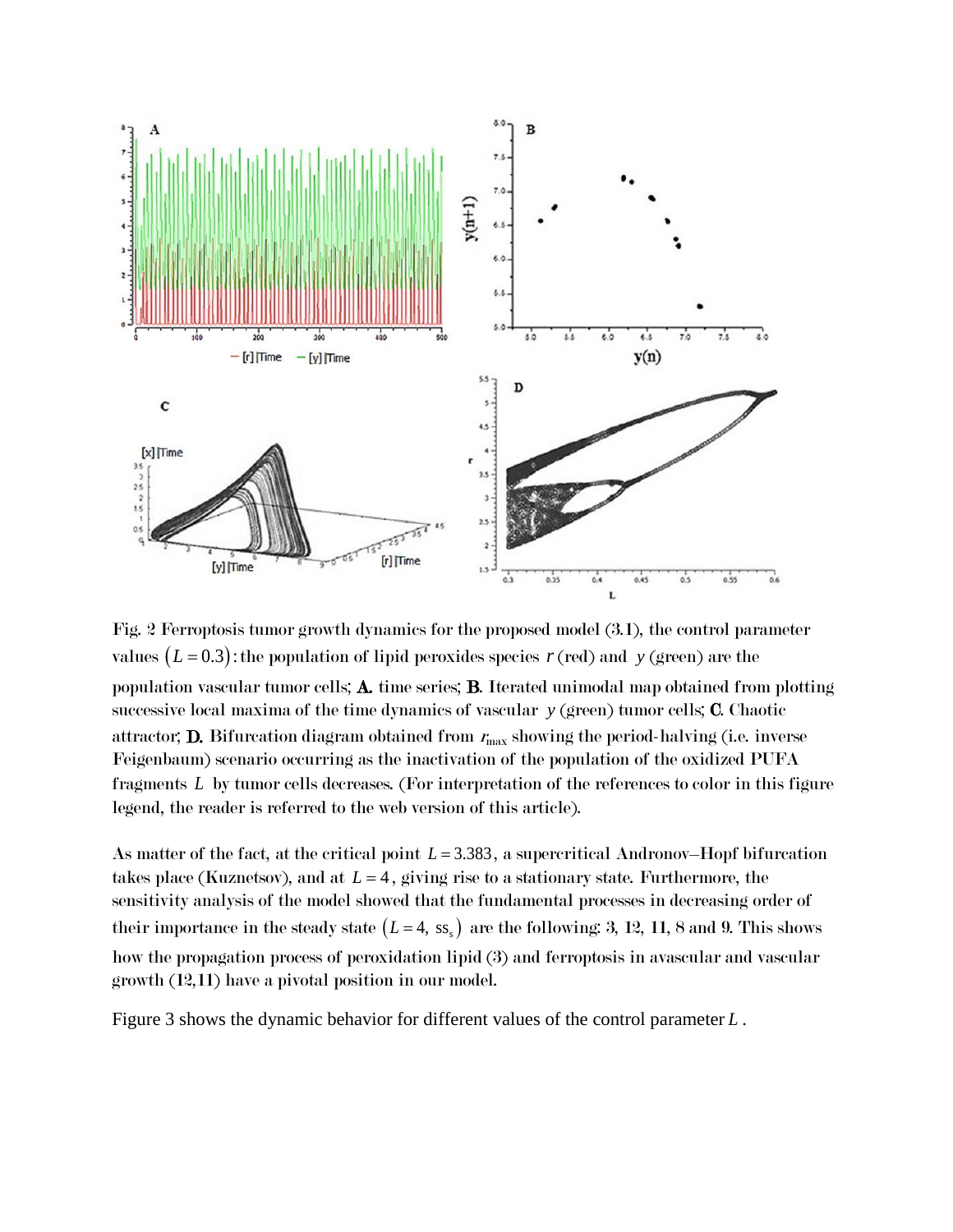

Fig. 3 Time series para diferentes valores del parametro de control *L* : **A**, steady state  $(L=4, \text{ss}_s)$ ; Limit cycle (**B**,  $L=3$ ; **C**,  $L=2$ ; **D**,  $L=1$ );  $r$  (red),  $x$  (blue) and  $y$  (green) (For interpretation of the references to color in this figure legend, the reader is referred to the web version of this article).

In this way, we see that according to our conjecture, there is a fine regulation of the ferroptosis process of carcinogenic cells. In fact, as seen in Fig. 3, as the control parameter values decreases, there is a predominance of tumor cells compared to the other species and an increase in their population.

#### 4. Thermodynamics framework

According to the seminal work of Posch–Hoover [Posch & Hoover, 1998] and Gaspard [Gaspard, 20041 the production of entropy per unit of time  $\frac{dS_i}{dt}$ *dt* can be evaluate through of the spectrum of Lyapunov exponents  $\lambda_j$  by means of the relationship

$$
\frac{1}{k_B} \frac{dS_i}{dt} = -\sum_j \lambda_j > 0 \tag{4.1}
$$

where  $\lambda_j$  are the spectrum of Lyapunov exponents.

In previous works we have shown how the entropy rate Hzquierdo-Kulich, *et al.*, 2011] constitutes an index of robustness of tumors. As shown in Table 2, as the complexity (measured through the Lyapunov spectrum) of avascular and vascular tumor growth decreases, the ferroptosis process is favored, as we commented previously, which leads to an increase in its

$$
robustness \left(\frac{dS_i}{dt}\bigg|_{SS} = 8.37\right).
$$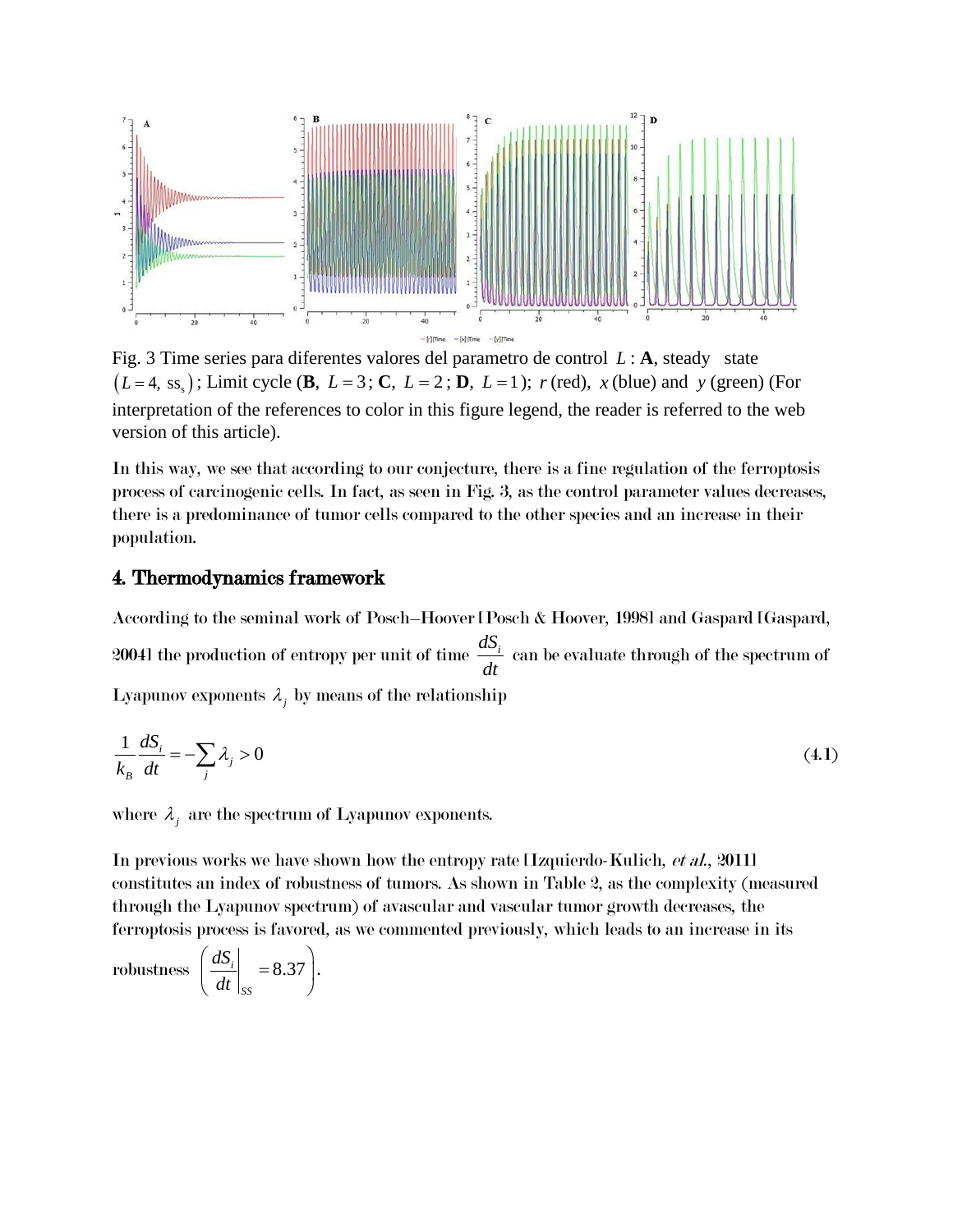| Dynamic state            | L              | Complexity<br>Lyapunov exponents<br>$\lambda_i$                          | Robustness<br>$dS_i$<br>dt |
|--------------------------|----------------|--------------------------------------------------------------------------|----------------------------|
| $SS_{S}$<br>stable focus | $\overline{4}$ | $\lambda_1 = -0.157$ ,<br>$\lambda_2 = -0.159$ ,<br>$\lambda_3 = -8.048$ | 8.37                       |
| Limit cycle              | 3              | $\lambda_1 = 0.00,$<br>$\lambda_2 = -0.15$ ,<br>$\lambda_3 = -6.626$     | 6.48                       |
| $P2$ (2-period)          | 0.57           | $\lambda_1 = 0.00$ ,<br>$\lambda_2 = 0.00$ ,<br>$\lambda_3 = -1.957$     | 1.98                       |
| P4 (4-period)            | 0.42           | $\lambda_1 = 0.00$ ,<br>$\lambda_2 = 0.00,$<br>$\lambda_3 = -1.718$      | 1.76                       |
| Shilnikov's chaos        | 0.3            | $\lambda_1 = 0.044,$<br>$\lambda_2 = 0.00$ ,<br>$\lambda_3 = -1.587$     | 1.55                       |

Table 2. Complexity vs. robustness for the ferroptosis of cancer cells

## 5. Conclusions and remarks

Our model accurately captures the basic characteristics of the ferroptotic response, an important first step towards elucidate the main requirements of the ferroptosis process. In this sense, the proposed network model generalizes, at least qualitatively, the main features of the ferroptosis processes associates with avascular and vascular tumor growth. If the proposed conjecture (the PUFAs oxidized species are those that induce the ferroptosis process) is correct, the obtained bifurcation diagram can be used to establish different therapeutic strategies against cancer based on the stimulation of ferroptosis.

Summarizing, in this paper we have found that:

1. The ferroptosis appear as a type of "first order phase transitions", even for a range of discrete values of the control parameter *L* . Appraisal of ferroptosis as a process featured by criticality and threshold values may help in finding treatment strategies aimed to modify the overall process by targeting the singularities.

2. The avascular and vascular tumor growth exhibit Shilnikov's chaos dynamical behavior. The transition is tightly influenced by the control parameter *L* , representing by the represents the population of the oxidized PUFAs fragments.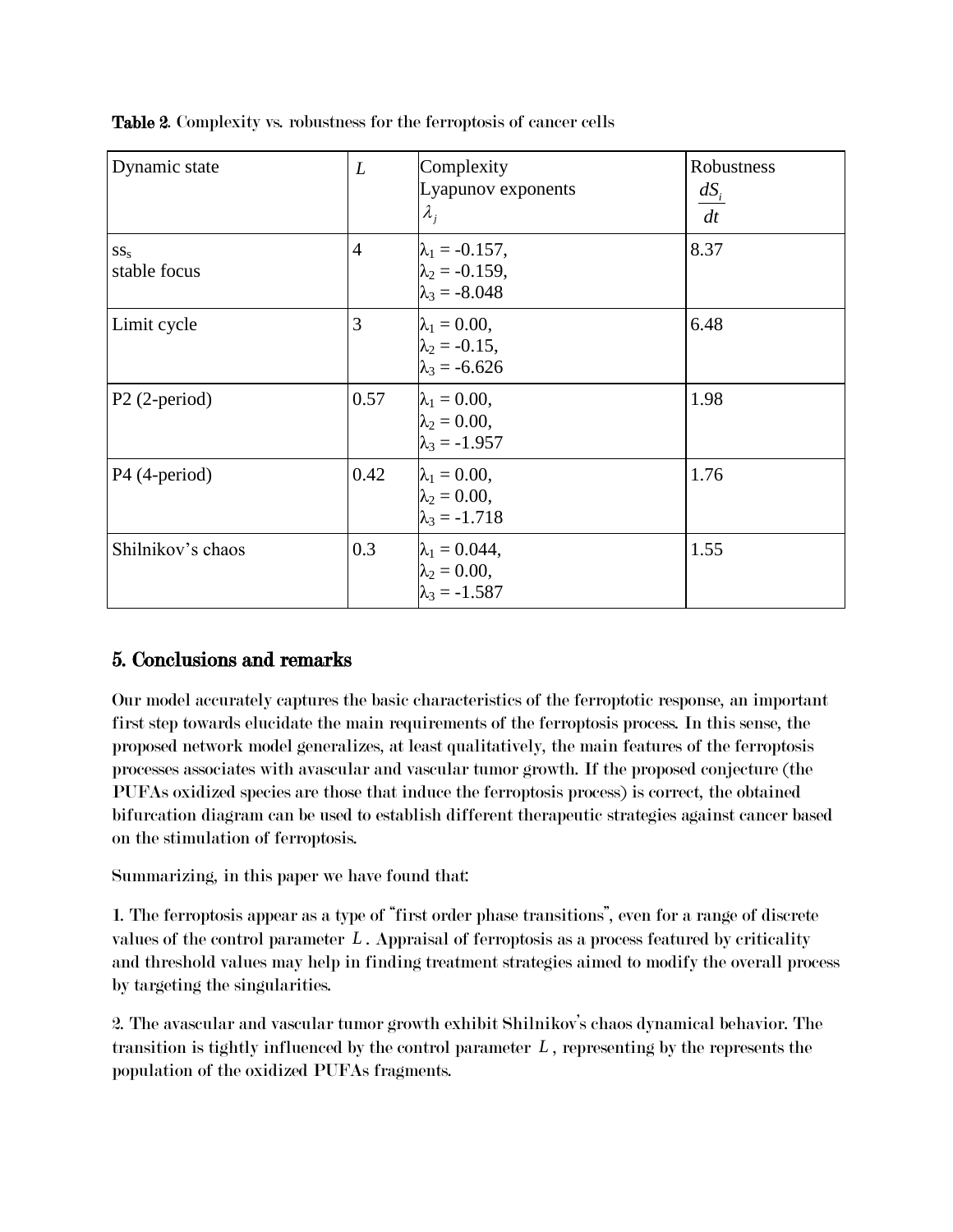We hope that the theoretical framework herewith described may help in establishing critical experiments that would improve our understanding of the ferroptosis processes in cancer evolution as well as finding optimal pathways for future treatments.

#### Acknowledgements

Prof. Dr. Germinal Cocho and Prof. Dr. A. Alzola in memoriam. One of the authors (JMNV) thanked the CEIICH of the UNAM Mexico for the financial support.

#### References

- Agmon, E.; Solon, J.; Bassereau, P.; Stockwell, B.R. [2018] "Modeling the effects of lipid peroxidation during ferroptosis on membrane properties," Sci. Rep. 8, e5155.
- Ames BN, Shigenaga MK, Hagen TM. [1993] "Oxidants, antioxidants, and the degenerative diseases of aging," Proceedings of the National Academy of Sciences 90(17):7915–7922.
- Andronov AA, Khaikin SE. [1949] Theory of Oscillations (Princeton University Press).
- Anishchenko VS, Vadivasova TE, Okrokvertskhov GA, Strelkova GI. [2003] "Correlation analysis of dynamical chaos," Physica A 325(1):199-212.
- Araujo, R.P. and McElwain, D.L.S. [2004] "A history of the study of solid tumour growth: the contribution of mathematical modelling," Bull. Math. Biol. 66 (5) 1039–1091.
- Bebber, Christina M. [2020] "Ferroptosis in Cancer Cell Biology," Cancers 12, 164; doi:10.3390/cancers12010164.
- Bellomo, N., Li, N.K., Maini, P.K. [2008] "On the foundations of cancer modelling: selected topics, speculations, and perspectives," Math. Models Methods Appl. Sci. 18 (04) 593–646.
- Betancourt-Mar J.A. & Nieto-Villar J.M. [2007] "Theoretical models for chronotherapy: periodic perturbations in funnel chaos type," Mathematical biosciences and engineering 4(2):177-86.
- Betancourt-Mar, J.A. *et al.*, [2017] "Phase transitions in tumor growth: IV Relationship between metabolic rate and fractal dimension of human tumor cells," Physica A: Statistical Mechanics and its Applications, 473 344. https://doi.org/10.1016/j.physa.2016.12.089.
- Bizzarri, M. et al., [2011] "Fractal analysis in a systems biology approach to cancer," In Seminars in cancer biology 21 175. https://doi.org/10.1016/j. semcancer.2011.04.002.
- Bru, A. et al., [2003] "The universal dynamics of tumor growth," Biophysical journal, 85 2948. https://doi.org/10.1016/S0006-3495(03)74715-8.
- Cheng, Z.; Li, Y. [2007] "What Is Responsible for the Initiating Chemistry of Iron-Mediated Lipid Peroxidation: An Update," Chem. Rev. 107, 748–766.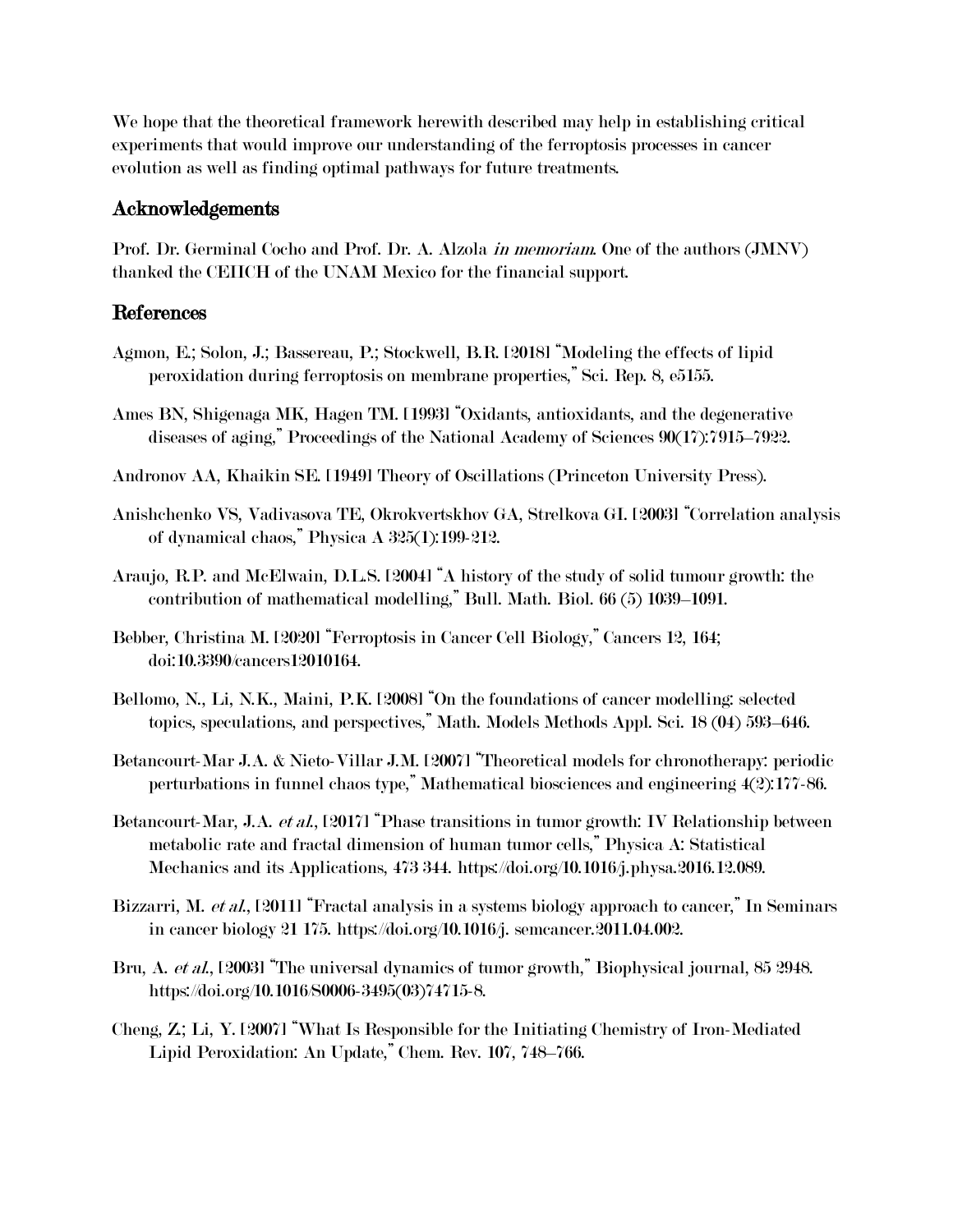- Deisboeck, T. S. et al., [2001] "Pattern of self-organization in tumour systems: complex growth dynamics in a novel brain tumour spheroid model," Cell Prolif, 34 115. https://doi.org/10.1046/j.1365-2184.2001.00202.x.
- Dierge E., *et al.*, [2021] "Peroxidation of n-3 and n-6 polyunsaturated fatty acids in the acidic tumor environment leads to ferroptosis-mediated anticancer effects," Cell Metabolism 33, 1– 15.
- Dixon, S.J. et al. [2012] "Ferroptosis: an iron-dependent form of nonapoptotic cell death" Cell, 149, 1060–1072.
- Dreger, H. *et al.*, [2003] "Nrf2-dependent upregulation of antioxidative enzymes: Anovel pathway for proteasome inhibitor-mediated cardioprotection," Cardiovasc. Res. 83, 354–361.
- El-Gohary, A. [2008] "Chaos and optimal control of cancer self-remission and tumor system steady states," Chaos Solitons Fractals 37 1305. https://doi.org/10.1016/j.chaos.2006.10.060.
- Feng, H., and Stockwell, B.R. [2018] "Unsolved mysteries: How does lipid peroxidation cause ferroptosis?," PLoS Biol 16(5): e2006203. https:// doi.org/10.1371/journal.pbio.2006203.
- Frederickson, P., Kaplan, J.L., Yorke, E.D., Yorke, J.A. [1983] "The Liapunov dimension of strange attractors," J. Differential Equations 49 (2) 185–207.
- Gaspard, P. [2004] "Time-reversed dynamical entropy and irreversibility in Markovian random processes," J. Stat. Phys. 117 599.
- Gear, C.W. [1968] "The automatic integration of stiff ordinary differential equations," Proceedings IFIP68, (North-Holland, Amsterdam) pp. 187–193.
- Guerra, A. et al. [2018] "Phase transitions in tumor growth VI: Epithelial-Mesenchymal transition," Physica A: Statistical Mechanics and its Applications. https://doi.org/10.1016/j.physa.2018.01.040.
- Harman, D. [2006] "Free radical theory of aging: an update," Ann N Y Acad Sci. 1067(1):10–21.
- Hassannia, B., Vandenabeele P. & Vanden Berghe T. [2019] "Targeting Ferroptosis to Iron Out Cancer," Cancer Cell 35, 830–849, doi:10.1016/j.ccell.2019.04.002.
- Hong-fa Yan, et al., [2021] "Ferroptosis: mechanisms and links with diseases," Signal Transduction and Targeted Therapy 6:49.
- Itik, M. & Banks, S. P., [2010] "Chaos in a three-dimensional cancer model," Int. J. Bifurcation Chaos 20 71. https://doi.org/10.1142/S0218127410025417.
- Izquierdo-Kulich, E., Alonso-Becerra E. & Nieto-Villar, J.M., [2011] "Entropy Production Rate for Avascular Tumor Growth," J. Modern Physics 2 615.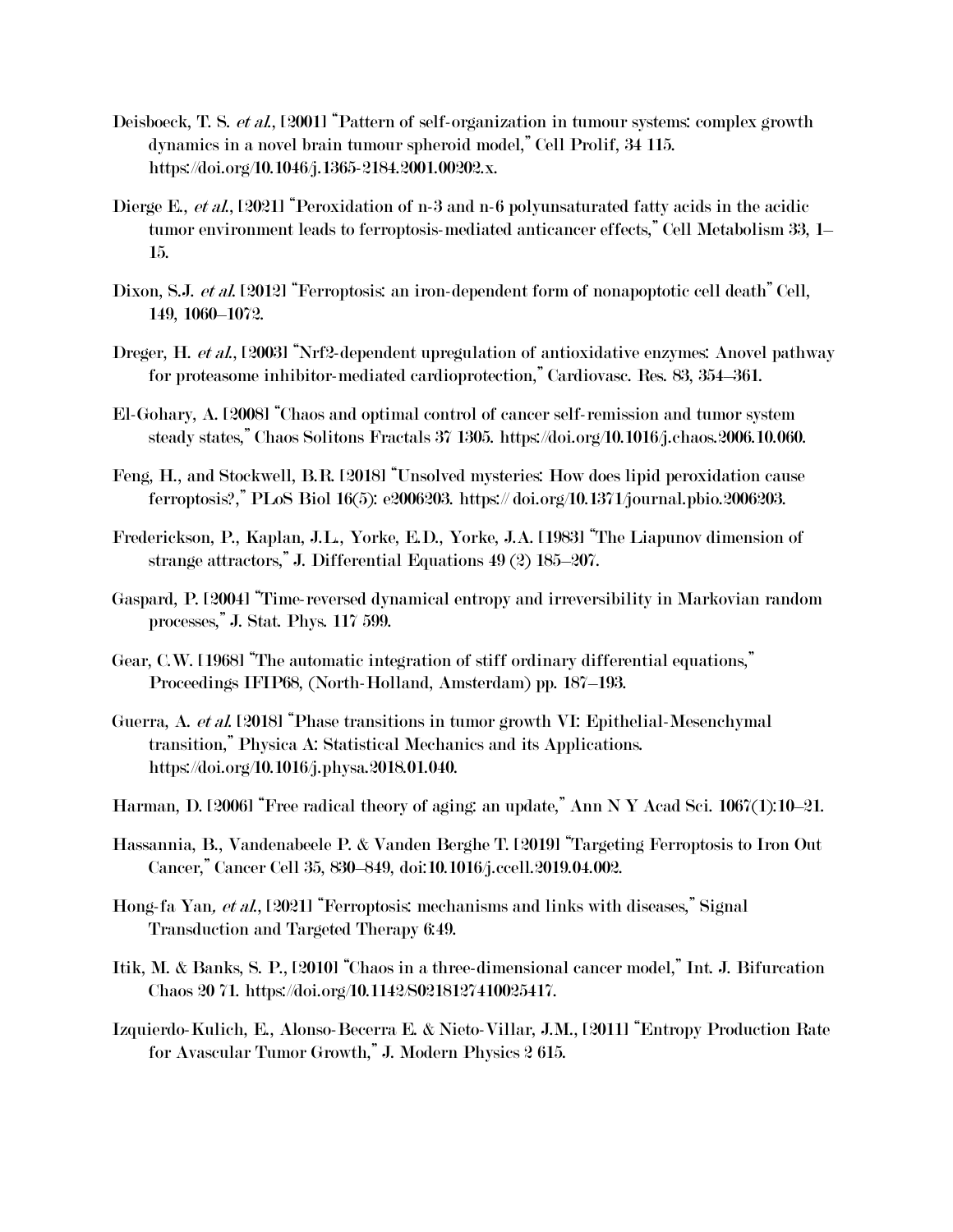- Izquierdo-Kulich, E. & Nieto-Villar, J.M., [2013] "Morphogenesis and Complexity of the Tumor Patterns," R.G. Rubio et al. (eds.), Without Bounds: A Scientific Canvas of Nonlinearity and Complex Dynamics. Understanding Complex Systems, (Springer-Verlag Berlin Heidelberg).
- Kagan, V.E., et al., [2017] "Oxidized arachidonic and adrenic PEs navigate cells to ferroptosis," Nat. Chem. Biol. 13 81–90. doi: 10.1038/nchembio.2238.
- Kim, S.E. et al., [2016] "Ultrasmall nanoparticles induce ferroptosis in nutrient-deprived cancer cells and suppress tumor growth," Nat. Nanotechnol. 11 977–985.
- Kim, S., et al. [2015] "The Basic Helix-Loop-Helix Transcription Factor E47 Reprograms Human Pancreatic Cancer Cells to a Quiescent Acinar State With Reduced Tumorigenic Potential," Pancreas 44(5):718-27.
- Kitano, H. [2003] "Cancer robustness: tumour tactics," Nature Publishing Group. 426:125.
- Kitano, H. [2004] "Cancer as a robust system: implications for anticancer therapy," Nature 4 227. https://doi.org/10.1038/nrc1300.
- 34Konstorum, A., [2020] "Systems biology of ferroptosis: A modeling approach," Journal of Theoretical Biology 493 110222.
- Kuznetsov, Y.A. [2013] Elements of Applied Bifurcation Theory (Springer Science & Business Media).
- Lei, G., et al. [2020] "The role of ferroptosis in ionizing radiation-induced cell death and tumor suppression," Cell Res. 30:146–62.
- Liochev, S.I. [2013] "Reactive oxygen species and the free radical theory of aging," Free Radic. Biol. Med. http://dx.doi.org/10.1016/j.freeradbiomed.2013.02.011i.
- Llanos-Perez, J.A. et al., [2015] "Phase transitions in tumor growth: II prostate cancer cell lines," Physica A: Statistical Mechanics and its Applications, 426 88. https://doi.org/10.1016/j.physa.2015.01.038.
- 39Llanos-Perez, J.A. *et al.*, [2016] "Phase transitions in tumor growth: III vascular and metastasis behavior," Physica A: Statistical Mechanics and its Applications 462 560. https://doi.org/10.1016/j.physa.2016.06.086.
- Martin, R.R. et al. [2017] "Phase transitions in tumor growth: V what can be expected from cancer glycolytic oscillations?" Physica A: Statistical Mechanics and its Applications, https://doi.org/10.1016/j.physa.2017.06.001.
- Montero, S. et al., [2018] "Parameters Estimation in Phase-Space Landscape Reconstruction of Cell Fate: A Systems Biology Approach," In Systems Biology, 125-170, (Humana Press, New York, NY).